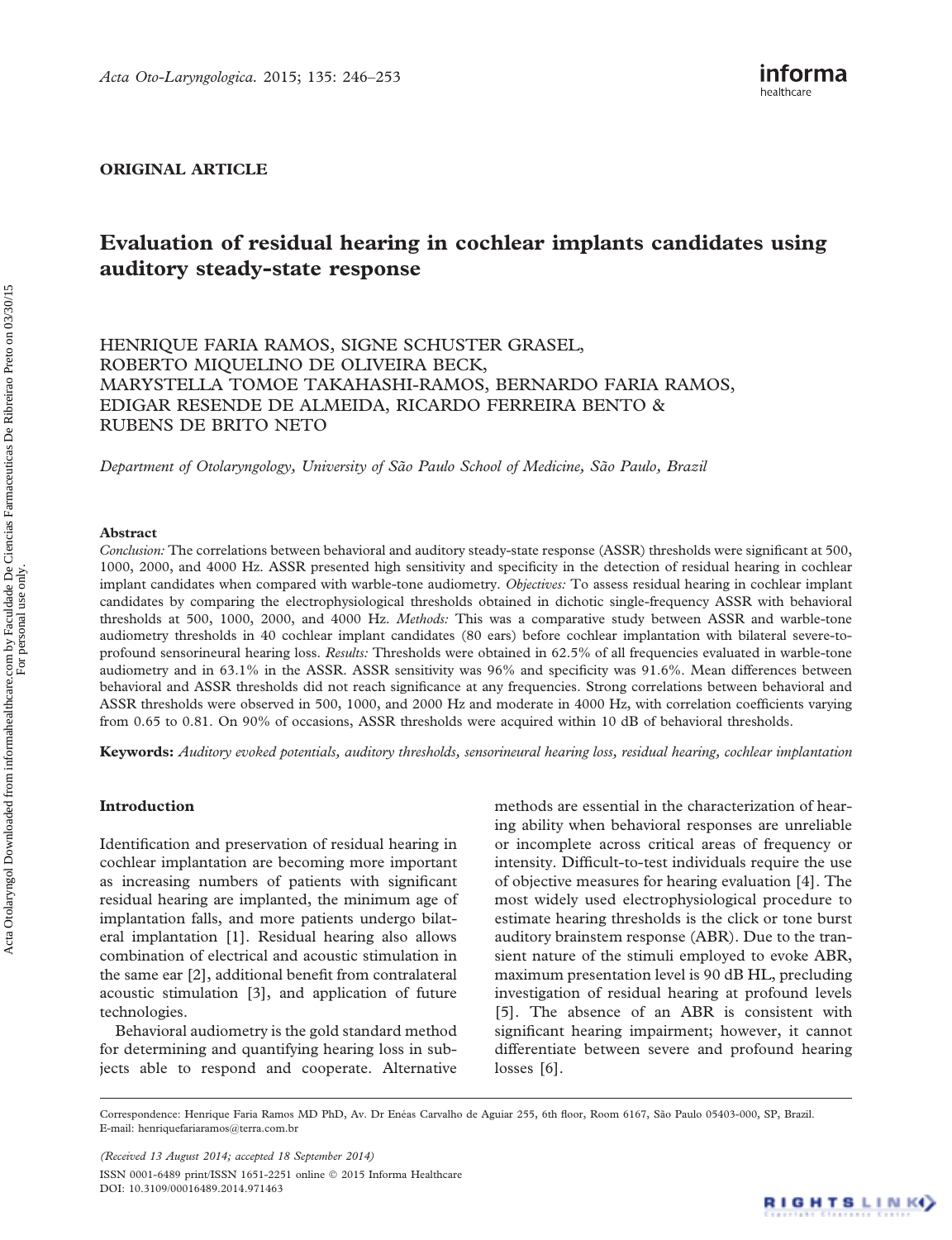Auditory steady-state response (ASSR) is elicited by continuous modulated tones with frequency selectivity and allows stimulation at increased intensity levels [[7](#page-7-0)]. Thus, ASSR may provide frequency-specific information regarding the auditory thresholds at maximum intensity levels of 120 dB HL [[5](#page-6-0)], providing more accurate and reliable investigation of residual hearing. However, high intensity air-conduction stimuli can produce artifactual ASSR [\[8](#page-7-0)–[10\]](#page-7-0), especially at 500 and 1000 Hz [\[9\]](#page-7-0). ASSR was investigated in several studies comprising adults and children with varying degrees of hearing loss [\[7,11](#page-7-0)–[13\]](#page-7-0). Nevertheless, few studies evaluated its use in severe to profound sensorineural hearing loss [\[5,](#page-6-0)[14](#page-7-0)–[18](#page-7-0)], especially after the assumption of false-positive responses to high intensity stimuli [[8](#page-7-0)–[10\]](#page-7-0). Because of its characteristics, the ASSR is a unique tool in the assessment of residual hearing in cochlear implant candidates. However, the lack of adequate clinical data and standardization limit its applicability in determining auditory sensitivity. The exact relationship between behavioral and electrophysiological thresholds at high intensities is not clear and requires cautious investigation.

The objective of the present study was to assess residual hearing in cochlear implant candidates with severe to profound sensorineural hearing loss before cochlear implantation by comparing the electrophysiological thresholds obtained in dichotic single-frequency ASSR with behavioral warble-tone thresholds at 500, 1000, 2000, and 4000 Hz.

#### Material and methods

## Participants

Forty cochlear implant candidates (80 ears), aged between 15 and 63 years (mean =  $38 \pm 15$ ), 25 females and 15 males, were enrolled in the study before cochlear implantation. All subjects participated voluntarily and provided signed informed consent in accordance with the Declaration of Helsinki. This research was approved by the ethical committee of the Clinics Hospital of the University of São Paulo School of Medicine (protocol no. 0164/2010).

Inclusion criteria were: (a) normal micro-otoscopic findings; (b) normal middle ear function, confirmed by type A 226 Hz tympanogram; (c) absent product distortion otoacoustic emissions; (d) absent click ABR. Subjects with inner ear and cochlear nerve abnormalities identified on computed tomography (CT) and/or magnetic resonance imaging (MRI) that could interfere in the measurement of residual hearing were excluded, such as inner ear aplasia, cochlear nerve aplasia or hypoplasia, or transverse fracture of the temporal bone.

## Warble-tone audiometry

Audiometry was performed in double-walled, sound attenuating room with aMadsenMidimate 622 clinical audiometer (GN Otometrics, Taastrup, Denmark), calibrated according to ANSI S3.6-1996 standard. Behavioral air-conduction thresholds were carried out with warble-tone at 500, 1000, 2000, and 4000 Hz presented in each ear through TDH-39 headphones (Telephonics, Farmingdale, NY, USA). The upper limit of stimulation was 120 dB HL. Threshold seeking was conducted using a 10 dB down, 5 dB up technique, in each frequency.

#### ASSR stimulus

The Multiple Auditory Steady-State Response (MASTER) software (version 2.04.i00) running on the Bio-Logic Navigator Pro System (Natus Medical Incorporated, San Carlos, CA, USA) was used for the ASSR measurements.

The stimuli used to evoke air-conduction ASSR were continuous sinusoidal tones modulated 100% in exponential amplitude and 20% in frequency. These sinusoidal tones were presented through ER-3A insert earphones (Etymotic Research, Elk Grove Village, IL, USA) by means of dichotic single-frequency stimulation. The carrier frequencies of interest were 500, 1000, 2000, and 4000 Hz, modulated at 66.797 Hz in the left ear and 69.141 in the right according to the default specifications of the system [[16](#page-7-0)]. Maximum presentation levels were 117, 120, 119, and 118 dB HL for the frequencies 500, 1000, 2000, and 4000 Hz, respectively.

Air-conduction stimuli were calibrated in dB HL, according to the ANSI S3.6-1996 standard, using a Quest Electronics model 1700 sound level meter (Quest Technologies, Oconomowoc, WI, USA) with Brüel & Kjær DB0138 2 cm<sup>3</sup> coupler (Brüel & Kjær Sound & Vibration Measurement A/S, Nærum, Denmark).

#### ASSR recordings

Recordings were carried out in a darkened, soundattenuated, electrically shielded room with the subjects remaining relaxed in supine position. No sedative agents were administered. All examinations were performed by the same examiner, without prior knowledge of the behavioral thresholds.

Surface electrodes were positioned with Ten20 conductive paste (Weaver and Company, Aurora, CO, USA) and adhesive tape as non-inverting on the high forehead (FZ), inverting on the nape (Oz), and ground on the right shoulder (Pz). The skin beneath the electrodes was abraded with Nuprep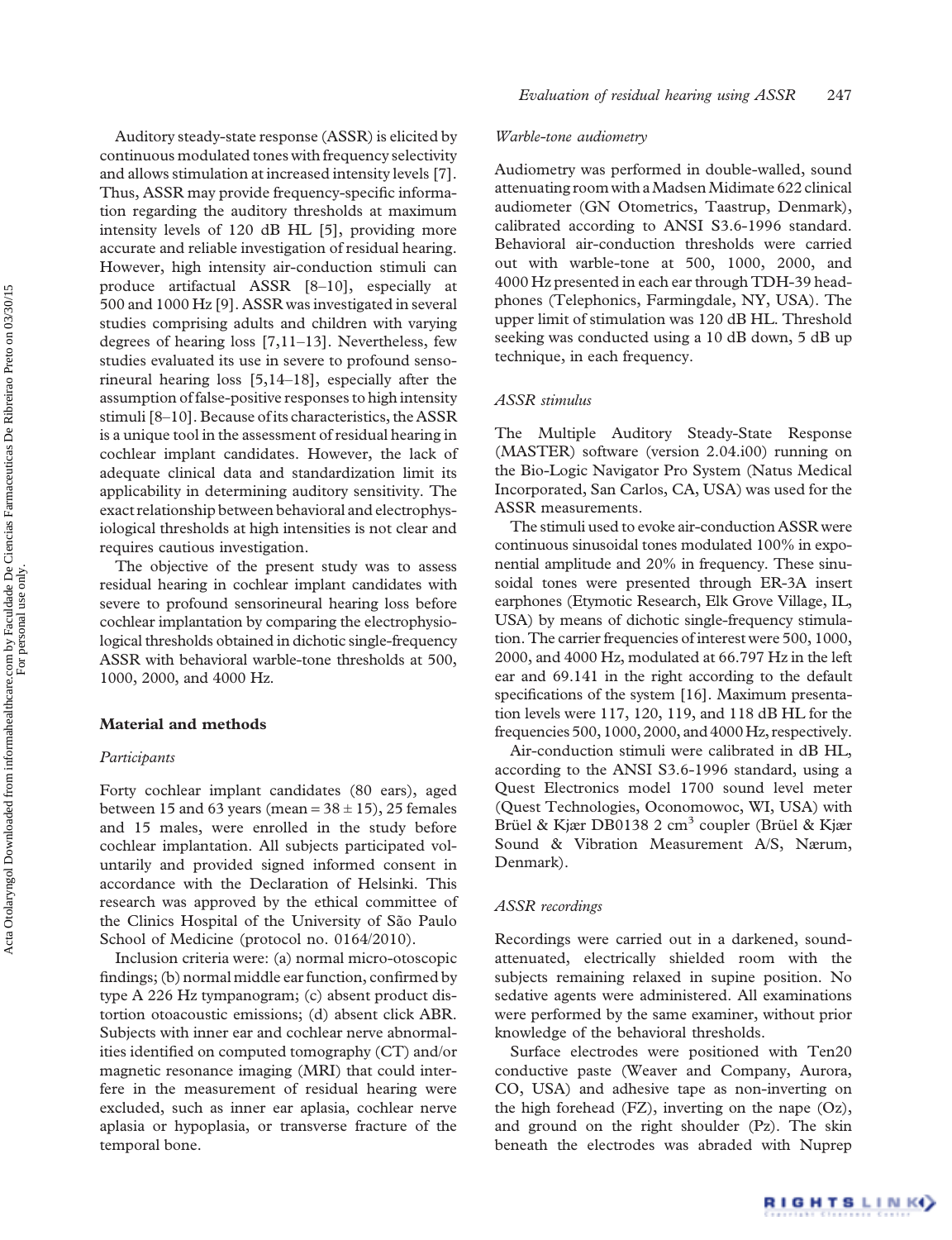abrasive skin prepping gel (Weaver and Company). All electrode impedances were less than 3 kOhm.

Electroencephalographic activity was filtered using a bandpass of 30–300 Hz and amplified by a gain of 10 000. Data were collected and digitized with an analogto-digital conversion rate of 1200 Hz, with a 16-bit precision. The data were recorded in epochs lasting 0.8533 s. Sixteen data epochs were collected and linked together to form one sweep with an overall duration of 13.653 s. An individual data epoch containing excessive myogenic noise was eliminated when amplitudes exceeded an artifact rejection level of  $\pm 60$  µV. The next acceptable epoch was then used to construct the sweep. Epochs that contained electrophysiological activity exceeding 90 nV were rejected [[13](#page-7-0)]. If noise levels were below 30 nV, measurement was continued, and if the noise was higher than 30 nV, the subject was repositioned until better noise levels were achieved. The maximum amount of sweeps was determined according to the preset specifications of the equipment: 10 sweeps in intensities above 100 dB HL, 12 sweeps between 90 and 99 dB HL, and 18 sweeps between 80 and 89 dB HL.

Once completed, each sweep was averaged in the time domain and subsequently submitted to a fast Fourier transform. The resulting amplitude spectrum enabled steady-state responses to be analyzed in the frequency domain. The frequency spectrum was analyzed automatically by the software, determining whether the response amplitude at the modulation frequency was significantly different from the mean amplitude of the electroencephalographic background noise in adjacent frequencies. The significance of the signal-to-noise ratio was assessed by F-ratio with a confidence interval of 95% for each sweep collected. A response was considered to be 'present' when the F-ratio was significant at a level of  $p < 0.05$ , for at least four consecutive sweeps [[19](#page-7-0)]. Consequently, a 'no response' result was considered when the signal-tonoise ratio did not reach significance ( $p < 0.05$ ) after the maximum number of sweeps.

## ASSR threshold evaluation

The ASSR measurement procedure started at an intensity of 110 dB HL at the carrier frequency of 1000, followed by 500, 2000, and 4000 Hz. Thresholds were determined using a 10 dB down and 5 dB up technique, until no responses could be collected. If a significant response was not obtained at 110 dB HL, the intensity was increased to the upper limits of the equipment for each frequency. All thresholds obtained were confirmed with retest. Absence of responses was also confirmed with retest. The ASSR threshold was defined as the lowest intensity at which a significant

response was detected, and a no response was found 5 dB below this level.

## Data analysis

The statistical evaluation of data was carried out with SPSS 17.0 software (IBM, Armonk, NY, USA).

The relationship between presence or absence of behavioral responses and ASSR was examined at 500, 1000, 2000, and 4000 Hz in each evaluated ear.

Sensitivity, specificity, positive predictive value, and negative predictive value were calculated to determine the accuracy of ASSR in the identification of residual hearing.

The relationship between behavioral and ASSR thresholds for each frequency was assessed using descriptive statistics and Pearson product-moment coefficient. Paired samples  $t$  test was applied to compare mean differences in behavioral and ASSR thresholds. Significance was set at  $p < 0.05$ .

#### Results

## Percentage of behavioral and ASSR responses

Behavioral thresholds were obtained at 62.5% (200/ 320) of all frequencies evaluated for all subjects. The largest percentage of responses was obtained at 500 Hz, decreasing along the frequencies. Detectable ASSR thresholds were acquired on 63.1% (202/320) of occasions. The distribution of the responses was similar to that found in the warble-tone audiometry. No significant difference was observed between right and left ears, in both warble-tone audiometry and ASSR.

[Figure 1](#page-3-0) shows that the presence of responses in both tests decreased progressively across evaluated frequencies. Absence of responses at maximum levels in both warble-tone audiometry and ASSR was greater at 4000 Hz.

## Sensitivity, specificity, and predictive values of ASSR

The sensitivity, specificity, positive predictive value, and negative predictive value were calculated considering the behavioral responses as the gold standard for detection of residual hearing ([Table I](#page-3-0)).

## Behavioral and ASSR thresholds

Means and standard deviations of behavioral hearing level and ASSR thresholds in ears with measurable responses are summarized in [Table II](#page-4-0). The mean differences between behavioral and ASSR thresholds were similar for each frequency, varying from –1.9 dB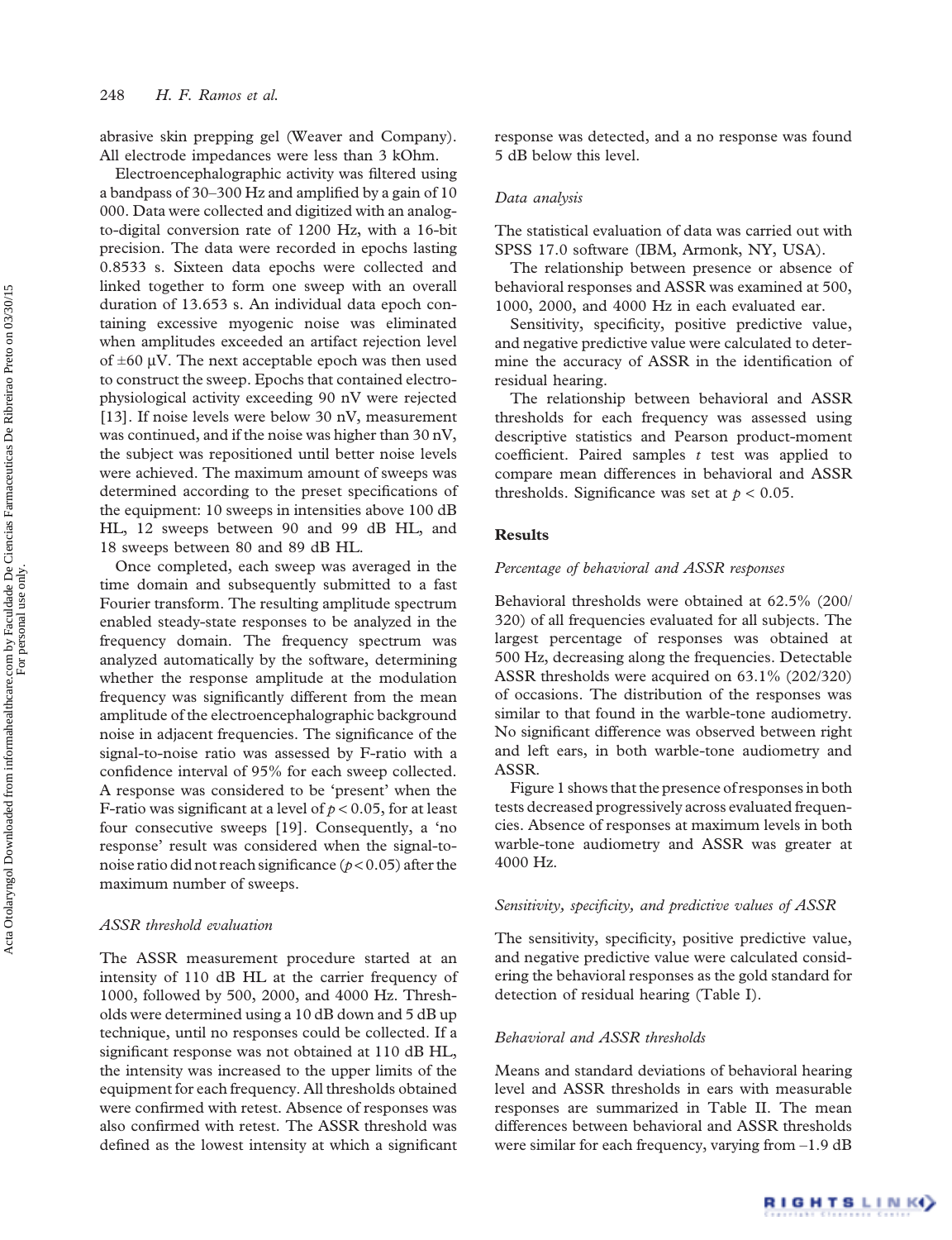<span id="page-3-0"></span>

Figure 1. Relationship between presence (+) and absence (-) of responses in warble-tone audiometry (WTA) and auditory steady-state response (ASSR) for the carrier frequencies of 500, 1000, 2000, and 4000 Hz.

to 1.7 dB. Statistical significance was not reached at any frequencies.

In all, 63% of behavioral thresholds were recorded between 100 and 120 dB HL and 25% were obtained at levels equal to or lower than 90 dB HL, especially at 500 Hz. The majority (63%) of ASSR recorded thresholds were concentrated at intensities equal to or higher than 100 dB HL. Also, 19% of the ASSR thresholds obtained for ears with residual hearing were at levels equal to or lower than 90 dB HL, predominantly at 500 Hz.

In ears that showed no behavioral responses at maximum presentation levels of 120 dB HL, all ASSR thresholds were in the profound hearing loss range. Among these values, about 90% were equal to or higher than 110 dB HL.

## Relationship between behavioral and ASSR thresholds

Overall, 192 comparisons of behavioral and ASSR thresholds were obtained from the 40 subjects (80 ears); 62 were at 500 Hz, 55 at 1000 Hz, 46 at

Table I. Sensitivity, specificity, positive predictive value, and negative predictive value for the ASSR at 500, 1000, 2000, and 4000, and overall.

| Frequency (Hz) | Sensitivity | Specificity | <b>PPV</b> | NPV   |
|----------------|-------------|-------------|------------|-------|
| 500            | 95.4%       | 100%        | 100%       | 83.3% |
| 1000           | 98.2%       | 87.5%       | 94.8%      | 95.4% |
| 2000           | 97.9%       | 93.9%       | 95.8%      | 96.9% |
| 4000           | 90.6%       | 89.6%       | 85.3%      | 93.5% |
| Overall        | 96.0%       | 91.6%       | 95.0%      | 93.2% |

ASSR, auditory steady-state response; NPV, negative predictive value; PPV, positive predictive value.

2000 Hz, and 29 at 4000 Hz. These findings represent the occasions on which both behavioral and ASSR thresholds were established. Instances in which either behavioral response or ASSR were absent at maximum stimulation levels were not included in the correlation analysis.

Evaluation of residual hearing using ASSR 249

The relationship between warble-tone audiometry and ASSR thresholds was assessed by calculating the Pearson product-moment correlation. The data showed a strong and significant correlation ( $p < 0.01$ ) at 500, 1000, and 2000 Hz, with correlation coefficients of 0.79, 0.81, and 0.71, respectively. The correlation at 4000 Hz was moderate  $(r = 0.65)$  and significant  $(p < 0.01)$  [\(Figure 2](#page-4-0)).

ASSR thresholds typically were obtained at close proximity to the behavioral hearing levels. The differences in auditory thresholds determined by warbletone audiometry and ASSR were equal to or less than 10 dB in 87%, 98%, 87%, and 86% of recordings for the carrier frequencies of 500, 1000, 2000, and 4000 Hz, respectively. There were no instances where the ASSR threshold was more than 25 dB from the behavioral threshold.

#### **Discussion**

An ideal auditory evoked potential should obtain electrophysiological thresholds comprising as many frequencies as possible, without the need for a behavioral response from the patient. The electrophysiological thresholds must accurately estimate the behavioral hearing levels, maintaining frequency specificity of the responses. The continuous nature of the stimuli used to elicit ASSR limits its spectral distortion, therefore the stimuli exhibit high frequency selectivity. This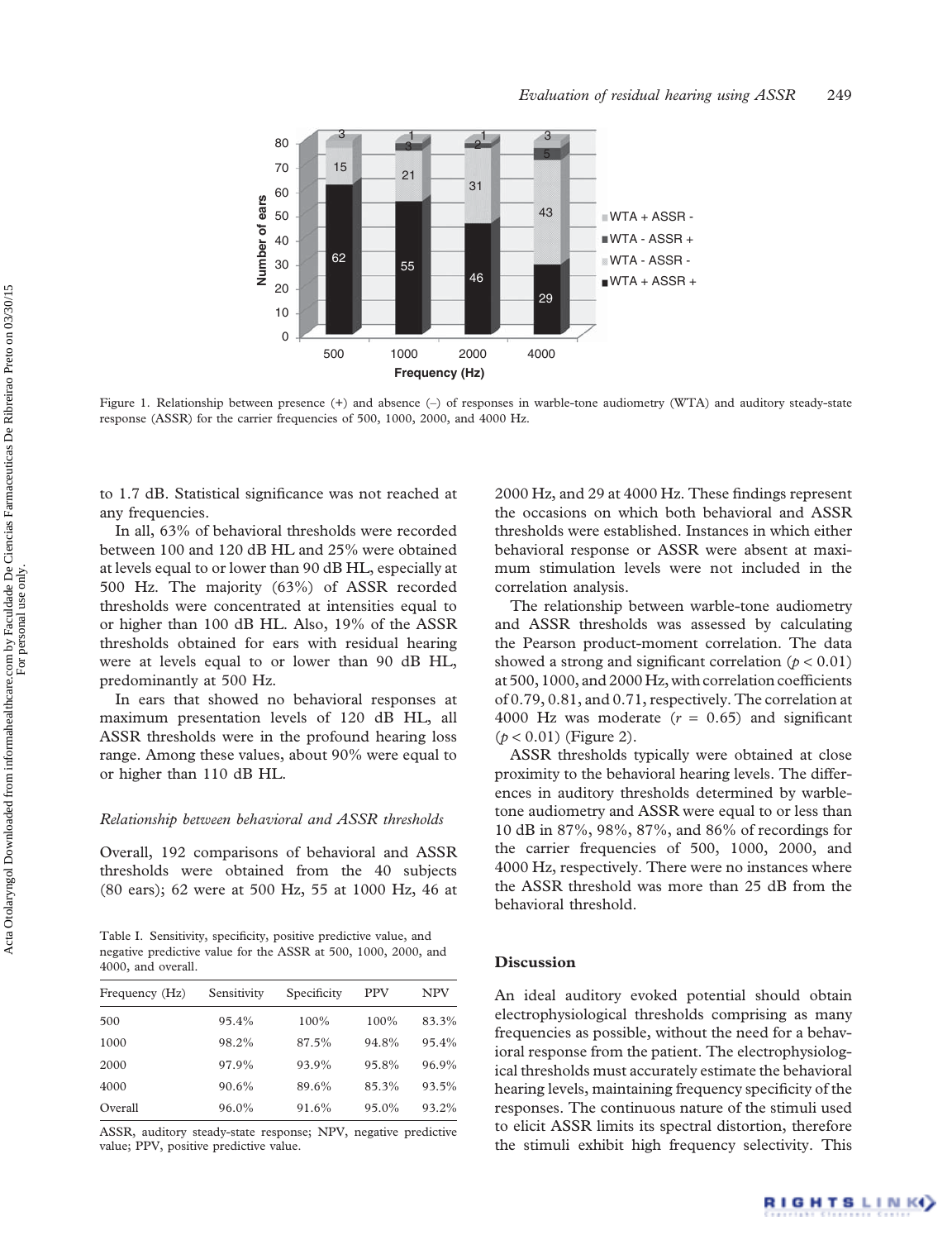<span id="page-4-0"></span>

| Table II. Mean behavioral thresholds and auditory steady-state response (ASSR) estimates and mean differences between behavioral and<br>ASSR thresholds. |      |  |
|----------------------------------------------------------------------------------------------------------------------------------------------------------|------|--|
| <b>Behavioral</b>                                                                                                                                        | ASSR |  |

|                | DUIIdVIUI dI          |                  | AOOIN                 |                  |                              |
|----------------|-----------------------|------------------|-----------------------|------------------|------------------------------|
| Frequency (Hz) | $Mean \pm SD$ (dB HL) | $\boldsymbol{n}$ | $Mean \pm SD$ (dB HL) | $\boldsymbol{n}$ | Mean difference $\pm$ SE     |
| 500            | $93.77 \pm 12.87$     | 65               | $94.87 \pm 9.52$      | 62               | $-1.9 \pm 1$ ( $p = 0.06$ )  |
| 1000           | $100.98 \pm 10.02$    | 56               | $99.91 \pm 9.10$      | 58               | $1.3 \pm 0.8$ ( $p = 0.11$ ) |
| 2000           | $106.81 \pm 11.10$    | 47               | $105.31 \pm 8.87$     | 48               | $1.7 \pm 1.2$ ( $p = 0.15$ ) |
| 4000           | $109.68 \pm 10.54$    | 32               | $110.26 \pm 7.75$     | 34               | $0.6 \pm 1.6$ ( $p = 0.76$ ) |
|                |                       |                  |                       |                  |                              |

n, number of thresholds; SD, standard deviation, SE, standard error.



Figure 2. Scatterplots of the relationship between behavioral and auditory steady-state response (ASSR) thresholds at 500 (A), 1000 (B), 2000 (C), and 4000 Hz (D). The size of the points varies with the number of overlapping points.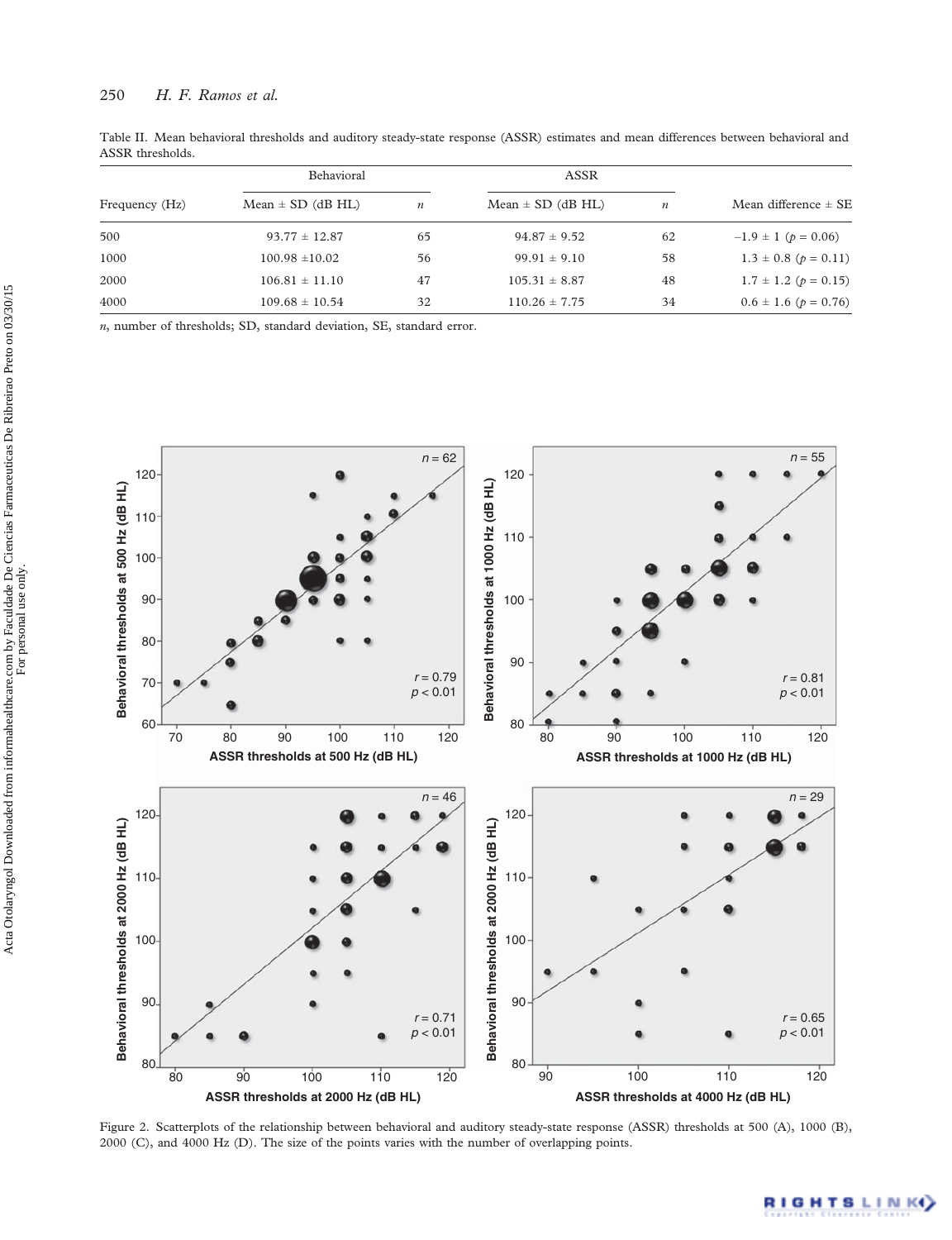same property of the stimuli also allows increased stimulation intensity up to 120 dB HL [\[7\]](#page-7-0). Strong correlations were reported on behavioral and ASSR thresholds, particularly for subjects with sensorineural hearing loss [\[7,12,13](#page-7-0)]. Furthermore, a number of studies have shown that the difference between behavioral and ASSR thresholds decreases as the severity of hearing loss increases [\[7,12](#page-7-0)].

To confirm that the absence of click ABR does not preclude the possibility of residual hearing, only subjects with no response on click ABR in both ears were included in this study [[5](#page-6-0)[,17,18\]](#page-7-0). Moreover, individuals who showed presence of product distortion otoacoustic emissions were excluded due to the possibility of auditory neuropathy spectrum disorder.

According to Rance et al. [[5\]](#page-6-0), the absence of ASSR at maximum stimulation levels is a reliable indicator of profound or total hearing loss. The authors found that in 82.5% of the occasions in which no ASSRs were obtained, behavioral thresholds were consistent with total hearing loss. Furthermore, behavioral thresholds were found within 15 dB of the maximum presentation level of ASSR. Rance and Briggs [\[14\]](#page-7-0) reported that in the absence of ASSR, behavioral responses were equal to or greater than 115 dB HL in 93.4%. In the present study, on 93.2% of the occasions with no detectable ASSR no behavioral response was found. In the few cases in which behavioral thresholds were obtained in conjunction with absent ASSR, the thresholds differed by 15 dB or less from the maximum stimulation of ASSR in 87.5% of circumstances, and were equal to or greater than 115 dB HL on 75% of occasions.

Most evaluated ears showed measurable ASSR thresholds in at least one frequency. Thus, 63% of the frequencies tested showed responses in the ASSR, similar to the values-described by Rance et al. [[5\]](#page-6-0) (66%) and Attias et al. [[13](#page-7-0)] (64%), and higher than the results of Swanepoel and Ebrahim [\[4\]](#page-6-0) (24%), and Beck et al. [\[17,18\]](#page-7-0) (40% and 25%, respectively).

Swanepoel and Hugo [\[15](#page-7-0)] found the largest number of responses at 2000 Hz, followed by 1000, 4000, and 500 Hz, attributing this distribution to the difference of maximum stimulation intensity across frequencies. Attias et al. [[13\]](#page-7-0) also observed a higher rate of no response on ASSR at 500 Hz. Problems in estimating 500 Hz ASSR thresholds can be explained by poor neural synchronization at low frequencies [[11](#page-7-0)]. The percentage of thresholds obtained in ASSR in this study was higher at 500 Hz, decreasing gradually across evaluated frequencies. The values attained apparently do not depend on the maximum intensity level, since the upper limit of stimulation of the device was 120, 119, 118, and 117 dB HL at 1000, 2000, 4000, and 500 Hz, respectively. Unlike

previous studies, 77.5% of the ears showed response at 500 Hz, possibly related to the exponential modulation envelope of the stimuli. This attribute increases response amplitude for lower frequencies [[20](#page-7-0)], resulting in better detection of the response.

For most evaluated frequencies, ASSR thresholds were close to those reported by Swanepoel and Hugo [[15](#page-7-0)], Swanepoel et al. [[16\]](#page-7-0), Swanepoel and Ebrahim [[4\]](#page-6-0), and Beck et al. [[17\]](#page-7-0). However, some differences between these studies must be considered. The ASSR recording can be performed while the subjects are awake, in natural sleep, under sedation or under general anesthesia. Swanepoel and Hugo [\[15\]](#page-7-0), Swanepoel and Ebrahim [\[4\]](#page-6-0), and Beck et al. [\[17\]](#page-7-0) investigated children up to 65 months under sedation or general anesthesia. In the present study, individuals were awake and relaxed during the acquisition of ASSR. The majority of the aforementioned studies used small sample sizes, ranging from 20 to 30 ears. As mean threshold is composed only by ears with presence of ASSR, the mean may reflect a lower number of ears. Larger sample sizes yield more precise estimates of the population parameters. In the present study 80 ears were assessed.

Among the behavioral thresholds obtained for each frequency in ears with residual hearing, 25% were equal to or lower than 90 dB HL. Theoretically, these thresholds could be detected by the ABR, whereas its maximum stimulation level is 90 dB HL. Data from the present study support the observation by Rance et al. [[5](#page-6-0)] that the lack of response on click ABR does not preclude the possibility of residual hearing in severe and profound levels. The majority (80.7%) of ASSR thresholds was acquired at intensities above the maximum stimulation level of ABR, as exposed by Swanepoel and Hugo [\[15\]](#page-7-0). Given this fact, it is assumed that the ASSR can provide additional information about the residual hearing in individuals with absence of ABR.

The correlations between behavioral and ASSR thresholds were significant at all frequencies tested, being strong at 500, 1000, and 2000 Hz and moderate at 4000 Hz. The worst correlation coefficient obtained at 4000 Hz may result from the smaller number of comparisons between behavioral and ASSR thresholds for this frequency, because of absent responses at upper limits of stimulation in either warble-tone audiometry and/or ASSR. Pearson correlation coefficients in this study were superior to those acquired by Swanepoel et al. [[16\]](#page-7-0) at 500, 1000, and 2000 Hz. Attias et al. [\[13](#page-7-0)], in turn, found higher correlation only at 2000 Hz and the relationship did not reach significance at 4000 Hz. Several studies involving varying degrees of hearing loss reported poor correlation between pure-tone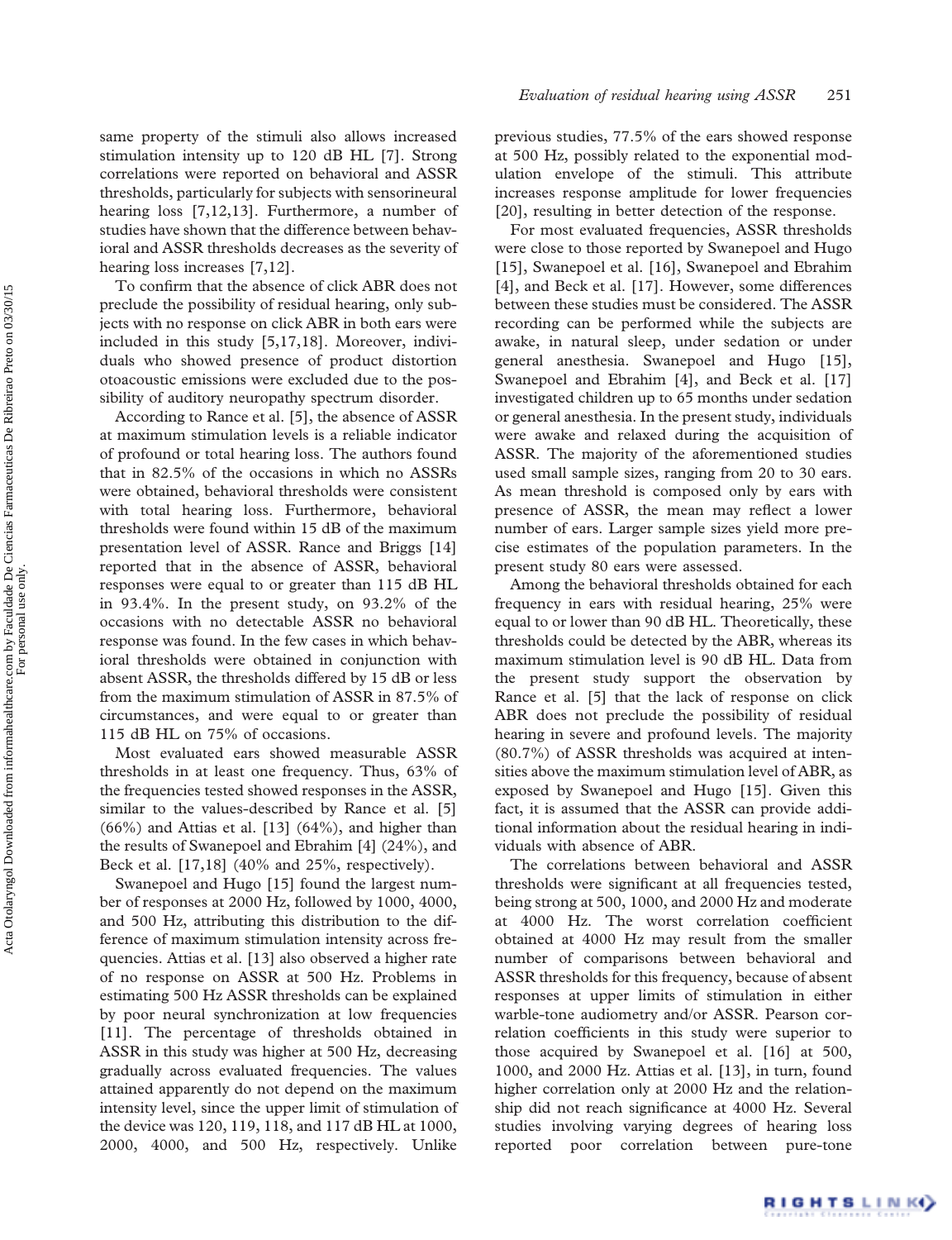<span id="page-6-0"></span>audiometry and ASSR thresholds at 500 Hz [\[13,16\]](#page-7-0). However, this finding was not observed in the present study. One possible explanation would be the application of exponential modulation.

Mean differences between behavioral and ASSR thresholds were smaller than those reported in other studies that investigated severe and profound hearing loss [\[13](#page-7-0),[14,16\]](#page-7-0). However, the accuracy of threshold estimation depends on the variability of estimation rather than on any mean difference between behavioral and electrophysiological thresholds. This study has shown that in 90% of the comparisons, the ASSR thresholds were seen within 10 dB of the behavioral level. Rance et al. [5,[7](#page-7-0)] observed this fact on 82% and 94% of occasions, respectively, and Swanepoel et al. [[16](#page-7-0)] on 69%. The close relationship between warbletone audiometry and ASSR was consistent throughout the frequency range evaluated.

The agreement between both methods – i.e. presence of ASSR associated with presence of behavioral responses and absence of ASSR associated with absence of behavioral responses – is similar at 500 (96.25%), 1000 (95%), 2000 Hz (96.25%) and slightly inferior at 4000 Hz (90%). There were few occasions where the residual hearing was found in the warble-tone audiometry in the absence of the ASSR, varying from 1.25% to 3.75% at the frequency range of 500–4000 Hz. Rance et al. [5] attained higher rates: 12% at 500 Hz, 21% at 1000 Hz, 18% at 2000 Hz, and 8% at 4000 Hz. The presence of ASSR in the absence of any behavioral response was also uncommon, seen in 3.1% of the frequencies tested. Since automatic and objective response analysis is associated with type I error, ASSR detection using a significance level of  $p \leq 0.05$  implies that incorrectly identifying electroencephalographic noise as response occurs in 5% of recordings by chance [[19\]](#page-7-0). The number of ASSRs obtained in the absence of behavioral responses was not greater than expected by chance.

Gorga et al. [[8](#page-7-0)], Small and Stapells [\[9\]](#page-7-0), and Picton and John [\[10](#page-7-0)] reported the presence of ASSR at high intensities of stimulation in individuals who were not able to hear the continuous modulated tones used to elicit ASSR, due to total hearing loss or no placement of insert earphones in the ear canal. They suggested that such responses were electroencephalographic artifacts caused by aliasing, mistakenly defined as auditory responses. Gorga et al. [[8](#page-7-0)] observed artifactual ASSRs in all subjects at all frequencies, with 72% of thresholds equal to or lower than 100 dB HL.

Small and Stapells [\[9\]](#page-7-0) and Picton and John [\[10\]](#page-7-0) recommended using high analog-digital conversion rates and selecting rates for which the carrier frequency of the stimulus is not an integer multiple, to minimize the likelihood of artifactual ASSR. In contrast to the studies of Gorga et al. [\[8\]](#page-7-0), Small and Stapells [[9](#page-7-0)], and Picton and John [[10](#page-7-0)], in the present study the ASSR was recorded at analog-digital conversion rates of 1200 Hz that theoretically would avoid spurious responses due to aliasing. The few ASSRs collected in the absence of behavioral responses were equal to or greater than 110 dB HL in 90% of cases. Beck et al. [[18\]](#page-7-0) did not find spurious responses at any frequency, at maximum presentation level of 110 dB HL.

Because of the small proportion of false-negative and false-positive results, the ASSR demonstrated high sensitivity (96%) and specificity (91.6%) in the identification of residual hearing in cochlear implant candidates. Thus, the ASSR can be used in clinical practice to provide reliable estimations of hearing thresholds in adults with severe to profound sensorineural hearing loss. However, the results of this study cannot be applied to children. More studies are necessary comparing ASSR thresholds with behavioral responses in this population.

## Conclusions

The correlations between behavioral and ASSR thresholds were significant at 500, 1000, 2000, and 4000 Hz. ASSR presented high sensitivity and specificity in the detection of residual hearing in cochlear implant candidates, compared with warble-tone audiometry.

**Declaration of interest:** The authors report no conflicts of interest. The authors alone are responsible for the content and writing of the paper.

## References

- [1] Cullen RD, Higgins C, Buss E, Clark M, Pillsbury HC 3rd, Buchman CA. [Cochlear implantation in patients with sub](http://www.ncbi.nlm.nih.gov/pubmed/15564849?dopt=Abstract)[stantial residual hearing.](http://www.ncbi.nlm.nih.gov/pubmed/15564849?dopt=Abstract) Laryngoscope 2004;114:2218–23.
- [2] Von Ilberg C, Kiefer J, Tillein J, Pfenningdorff T, Hartmann R, Stürzebecher E, et al. [Electric-acoustic stim](http://www.ncbi.nlm.nih.gov/pubmed/10545807?dopt=Abstract)[ulation of the auditory system](http://www.ncbi.nlm.nih.gov/pubmed/10545807?dopt=Abstract). J Otorhinolaryngol Relat Spec 1999;61:334–40.
- [3] Dooley GJ, Blamey PJ, Seligman PM, Alcantra JI, Clark GM, Shallop JK, et al. [Combined electrical and acous](http://www.ncbi.nlm.nih.gov/pubmed/8417744?dopt=Abstract)[tical stimulation using a bimodal prostheses](http://www.ncbi.nlm.nih.gov/pubmed/8417744?dopt=Abstract). Arch Otolaryngol Head Neck Surg 1993;119:55–60.
- [4] Swanepoel D, Ebrahim S. [Auditory steady-state response](http://www.ncbi.nlm.nih.gov/pubmed/18560866?dopt=Abstract) [and auditory brainstem response thresholds in children](http://www.ncbi.nlm.nih.gov/pubmed/18560866?dopt=Abstract). Eur Arch Otorhinolaryngol 2009;266:213–19.
- [5] Rance G, Dowell RC, Rickards FW, Beer DE, Clark GM. [Steady-state evoked potential and behavioral hearing thresh](http://www.ncbi.nlm.nih.gov/pubmed/9504272?dopt=Abstract)[olds in a group of children with absent click-evoked auditory](http://www.ncbi.nlm.nih.gov/pubmed/9504272?dopt=Abstract) [brain stem response.](http://www.ncbi.nlm.nih.gov/pubmed/9504272?dopt=Abstract) Ear Hear 1998;19:48–60.
- [6] Brookhouser PE, Gorga MP, Kelly WJ. [Auditory brainstem](http://www.ncbi.nlm.nih.gov/pubmed/2381254?dopt=Abstract) [response results as predictors of behavioral auditory](http://www.ncbi.nlm.nih.gov/pubmed/2381254?dopt=Abstract)

For personal use only.